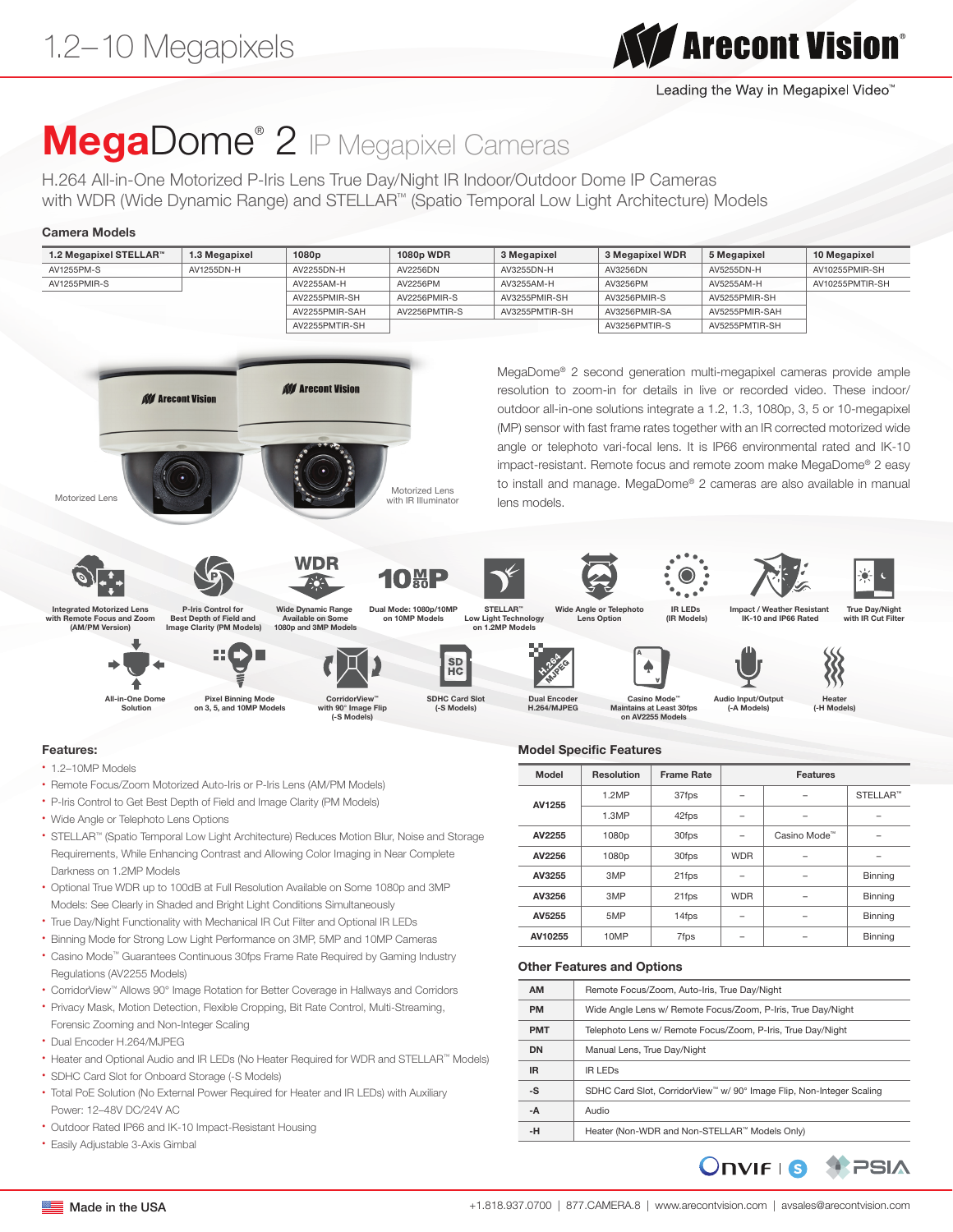#### Camera Imaging Specifications

| Model                      |                                                    | AV1255                                                                            |                                                        | AV2255                                                                             | AV2256                                                                             | AV3255                                                                                  | AV3256                                                                                   | AV5255                                                                                  | AV10255                                                                                   |
|----------------------------|----------------------------------------------------|-----------------------------------------------------------------------------------|--------------------------------------------------------|------------------------------------------------------------------------------------|------------------------------------------------------------------------------------|-----------------------------------------------------------------------------------------|------------------------------------------------------------------------------------------|-----------------------------------------------------------------------------------------|-------------------------------------------------------------------------------------------|
| <b>Image Sensor (CMOS)</b> |                                                    | $1.2MP*$                                                                          | $1.3MP**$                                              | 1080 <sub>p</sub>                                                                  | 1080p**                                                                            | $3MP**$                                                                                 | 3MP                                                                                      | 5MP                                                                                     | 10MP                                                                                      |
| Day/Night                  |                                                    |                                                                                   |                                                        |                                                                                    | True Day/Night with Automatic Removable IR Cut Filter                              |                                                                                         |                                                                                          |                                                                                         |                                                                                           |
| <b>Optical Format</b>      |                                                    | 1/3"                                                                              | 1/2.7"                                                 | 1/2.7"                                                                             | 1/3.2"                                                                             | 1/2.5"                                                                                  | $1/3.2$ "                                                                                | 1/2.5"                                                                                  | 1/2.3"                                                                                    |
| <b>Pixel Pitch</b>         |                                                    | 3.75um                                                                            | 3µm                                                    | $3 \mu m$                                                                          | $2.2 \mu m$                                                                        | $2.2 \mu m$                                                                             | $2.2 \mu m$                                                                              | $2.2 \mu m$                                                                             | 1.67um                                                                                    |
| Minimum<br>Illumination    | Color<br>(Dav Mode)                                | 0.02 Lux                                                                          | $0.1$ Lux                                              | $0.1$ Lux                                                                          | $0.3$ Lux                                                                          | $0.3$ Lux                                                                               | $0.3$ Lux                                                                                | $0.3$ Lux                                                                               | 0.42 Lux                                                                                  |
|                            | Color Binning<br>(Day Mode)                        |                                                                                   | $\equiv$                                               | $\overline{\phantom{0}}$                                                           | $\equiv$                                                                           | 0.15 Lux                                                                                | 0.15 Lux                                                                                 | 0.15 Lux                                                                                | 0.21 Lux                                                                                  |
|                            | B/W<br>(Night Mode)                                | 0.002 Lux,<br>0 Lux, IR sensitive                                                 | 0 Lux, IR sensitive                                    | 0 Lux. IR sensitive                                                                | 0 Lux. IR sensitive                                                                | 0 Lux. IR sensitive                                                                     | 0 Lux. IR sensitive                                                                      | 0 Lux. IR sensitive                                                                     | 0 Lux. IR sensitive                                                                       |
| <b>Full FOV Resolution</b> |                                                    | 1280 H x 960 V                                                                    | 1280 H x 1024 V                                        | 1920 H x 1080 V                                                                    | 1920 H x 1080 V                                                                    | 2048 H x 1536 V                                                                         | 2048 H x 1536 V                                                                          | 2592 H x 1944 V                                                                         | 3648 H x 2752 V                                                                           |
| 1/4 Resolution             |                                                    | 640 H x 480 V                                                                     | 640 H x 512 V                                          | 960 H x 540 V                                                                      | 960 H x 540 V                                                                      | 1024 H x 768 V                                                                          | 1024 H x 768 V                                                                           | 1296 H x 972 V                                                                          | 1824 H x 1376 V                                                                           |
| <b>Scaling</b>             |                                                    |                                                                                   | $\equiv$                                               | See: Scaling<br><b>Resolution Chart</b>                                            | See: Scaling<br><b>Resolution Chart</b>                                            | See: Scaling<br><b>Resolution Chart</b>                                                 | See: Scaling<br><b>Resolution Chart</b>                                                  | See: Scaling<br><b>Resolution Chart</b>                                                 | See: Scaling<br><b>Resolution Chart</b>                                                   |
| <b>Dynamic Range</b>       |                                                    | 83.5dB                                                                            | 69dB                                                   | 69dB                                                                               | WDR up to 100dB                                                                    | 70.1dB                                                                                  | WDR up to 100dB                                                                          | 70.1dB                                                                                  | 57.2dB                                                                                    |
| <b>Maximum SNR</b>         |                                                    | 54dB                                                                              | 45dB                                                   | 45dB                                                                               | 49dB                                                                               | 45dB                                                                                    | 49dB                                                                                     | 45dB                                                                                    | 40dB                                                                                      |
| Frame<br>Rates             | At Max<br>Resolution                               | 37fps (1280x960)                                                                  | 42fps (1280x1024)                                      | 30fps (1920x1080)                                                                  | 30fps (1920x1080)                                                                  | 21fps (2048x1536)                                                                       | 21fps (2048x1536)                                                                        | 14fps (2592x1944)                                                                       | 7fps (3648x2752)                                                                          |
|                            | Cropped                                            |                                                                                   |                                                        | 42fps (1280x1024)                                                                  | 41fps (1280x1024)                                                                  | 29fps (1920x1080)<br>41fps (1280x1024)                                                  | 30fps (1920x1080)<br>31fps (1600x1200)<br>41fps (1280x1024)                              | 21fps (2048x1536)<br>29fps (1920x1080)<br>41fps (1280x1024)                             | 12fps (2592x1944)<br>18fps (2048x1536)<br>25fps (1920x1080)<br>37fps (1280x1024)          |
|                            | <b>Binning</b><br>Mode                             |                                                                                   |                                                        |                                                                                    |                                                                                    | 46fps (1024x768)<br>64fps (960x540)                                                     | 21fps (1024x768)<br>27fps (800x600)<br>31fps (960x540)<br>32fps (640x512)                | 34fps (1296x972)<br>46fps (1024x768)<br>64fps (960x540)                                 | 29fps (1920x1080)<br>26fps (1824x1376)<br>43fps (1296x972)<br>54fps (1024x768)            |
| Lens                       | <b>Wide Angle</b><br>Motorized<br>(AM Models)      | $\equiv$                                                                          | $\overline{a}$                                         | 3-9mm, 1/2.7", F1.2,<br>RZ, RF, Auto-iris,<br>$H$ -FOV = 115°-37°                  | $\equiv$                                                                           | 3.6-9mm, 1/2.5", F1.8,<br>RZ, RF, Auto-iris,<br>$H$ -FOV = 76 $^{\circ}$ -28 $^{\circ}$ |                                                                                          | 3.6-9mm, 1/2.5", F1.8,<br>RZ, RF, Auto-iris,<br>$H$ -FOV = 96 $^{\circ}$ -36 $^{\circ}$ |                                                                                           |
|                            | <b>Wide Angle</b><br>Motorized<br>(PM/PMIR Models) | 3-9mm. 1/2.7". F1.2.<br>RZ, RF, P-iris<br>$H$ -FOV = 92 $^{\circ}$ -31 $^{\circ}$ |                                                        | 2.8-8mm. 1/2.7". F1.2.<br>RZ. RF. P-iris.<br>$H$ -FOV = 120°-44°                   | 3-9mm, 1/2.7", F1.2.<br>RZ. RF. P-iris.<br>$H$ -FOV = 82°-27°                      | 2.8-8mm. 1/2.7". F1.2.<br>RZ. RF. P-iris.<br>$H$ -FOV = 94°-34°                         | 3-9mm. 1/2.7". F1.2.<br>RZ. RF. P-iris.<br>$H$ -FOV = 87°-29°                            | 3-8mm, 1/2.5", F1.4.<br>RZ. RF. P-iris.<br>$H-FOV = 113^\circ-43^\circ$                 | 4-8mm, 1/2.3", F1.6.<br>RZ. RF. P-iris.<br>$H$ -FOV = 89°-47°                             |
|                            | Telephoto<br>Motorized<br>(PMTIR Models)           |                                                                                   |                                                        | 8-22mm. 1/2.7". F1.6.<br>RZ, RF, P-Iris, Telephoto,<br>$H-FOV = 42^\circ-16^\circ$ | 8-22mm. 1/2.7". F1.6.<br>RZ, RF, P-Iris, Telephoto,<br>$H-FOV = 30^\circ-12^\circ$ | 8-22mm. 1/2.7". F1.6.<br>RZ, RF, P-Iris, Telephoto,<br>$H-FOV = 29^\circ-12^\circ$      | 8-22mm. 1/2.7". F1.6.<br>RZ, RF, P-Iris, Telephoto,<br>$H-FOV = 32^{\circ} - 12^{\circ}$ | 9-22mm. 1/2.5", F2.0.<br>RZ, RF, P-Iris, Telephoto,<br>$H-FOV = 38^\circ-16^\circ$      | 12-22mm. 1/2.3". F2.2.<br>RZ, RF, P-Iris, Telephoto,<br>$H-FOV = 30^{\circ} - 17^{\circ}$ |
|                            | <b>Manual Lens</b><br>(DN Models)                  |                                                                                   | 3.4-10.5mm, 1/2.5",<br>F1.6. H-FOV = $62^{\circ}$ -24° | 3.4-10.5mm, 1/2.5",<br>F1.6. H-FOV = $93^{\circ}$ -36°                             | 3.4-10.5mm, 1/2.5",<br>F1.6. H-FOV = $68^{\circ}$ -26°                             | 3.4-10.5mm, 1/2.5".<br>F1.6. H-FOV = $73^{\circ}$ -28 $^{\circ}$                        | 3.4-10.5mm, 1/2.5".<br>F1.6. H-FOV = $72^{\circ}$ -28°                                   | 3.4-10.5mm, 1/2.5",<br>$F1.6. H-FOV = 92^{\circ} - 36^{\circ}$                          |                                                                                           |

\* STELLAR<sup>™</sup> Model \*\* Effective

#### Scaling Resolution Chart

| <b>Scaled Resolution</b> | н    | $\mathbf v$ | <b>Pixel Count</b> |
|--------------------------|------|-------------|--------------------|
| 720 <sub>p</sub>         | 1280 | 720         | 921600             |
| <b>XVGA</b>              | 1024 | 768         | 786432             |
| <b>DVGA (16:9)</b>       | 1136 | 640         | 727040             |
| <b>DVGA (3:2)</b>        | 960  | 640         | 614400             |
| <b>SVGA</b>              | 800  | 600         | 480000             |
| D1 (PAL)                 | 720  | 576         | 414720             |
| 4CIF (PAL)               | 704  | 576         | 405504             |
| D1 (NTSC)                | 720  | 480         | 345600             |
| 4CIF (NTSC)              | 704  | 480         | 337920             |
| <b>VGA</b>               | 640  | 480         | 307200             |
| 2CIF (PAL)               | 704  | 288         | 202752             |
| <b>HVGA (4:3)</b>        | 480  | 360         | 172800             |
| 2CIF (NTSC)              | 704  | 240         | 168960             |
| <b>HVGA (8:3)</b>        | 640  | 240         | 153600             |
| <b>HVGA (3:2)</b>        | 480  | 320         | 153600             |
| <b>HVGA (16:9)</b>       | 480  | 272         | 130560             |
| CIF (PAL)                | 352  | 288         | 101376             |
| CIF (NTSC)               | 352  | 240         | 84480              |
| QVGA (SIF)               | 320  | 240         | 76800              |
| <b>QCIF (PAL)</b>        | 176  | 144         | 25344              |
| <b>QCIF (NTSC)</b>       | 176  | 120         | 21120              |
| <b>SQCIF</b>             | 128  | 96          | 12288              |

| Data Transmission | <b>Compression Type</b>                                                                         | H.264 (MPEG-4, Part 10)/Motion JPEG                                 |                         |  |  |  |
|-------------------|-------------------------------------------------------------------------------------------------|---------------------------------------------------------------------|-------------------------|--|--|--|
|                   |                                                                                                 | 21 levels of quality                                                |                         |  |  |  |
|                   | Transmission                                                                                    | RTSP, RTP/TCP, RTP/UDP, HTTP, DHCP, TFTP                            |                         |  |  |  |
|                   | <b>Protocols</b>                                                                                | 100Base-T Ethernet Network Interface                                |                         |  |  |  |
|                   | <b>Multi-Streaming</b>                                                                          | 1.2MP-5MP models                                                    | 8 non-identical streams |  |  |  |
|                   |                                                                                                 | 10MP models                                                         | 4 non-identical streams |  |  |  |
|                   |                                                                                                 |                                                                     |                         |  |  |  |
| Programmability   |                                                                                                 | Remote focus, remote zoom and auto-iris or P-iris (AM or PM models) |                         |  |  |  |
|                   |                                                                                                 | Motion detection and privacy mask with up to 1024 detection zones   |                         |  |  |  |
|                   | Non-integer scaling down to 128x96 (-S models)                                                  |                                                                     |                         |  |  |  |
|                   | Auto adjustment between WDR and LDR modes (WDR models Only)                                     |                                                                     |                         |  |  |  |
|                   | Programmable shutter speed to help control motion blur                                          |                                                                     |                         |  |  |  |
|                   | Pixel Binning Mode (3, 5 and 10MP)                                                              |                                                                     |                         |  |  |  |
|                   | Casino Mode™ maintains 30fps (AV2255 model)                                                     |                                                                     |                         |  |  |  |
|                   | Flexible Cropping (resolution windowing down to 1x1 pixel for JPEG and<br>2x2 pixels for H.264) |                                                                     |                         |  |  |  |
|                   | Low light noise filter control                                                                  |                                                                     |                         |  |  |  |
|                   | Bit rate and bandwidth limitation control                                                       |                                                                     |                         |  |  |  |
|                   | Backlight compensation and multi-matrix white balance                                           |                                                                     |                         |  |  |  |
|                   | 50/60Hz selectable flicker control                                                              |                                                                     |                         |  |  |  |
|                   | Electronic pan, tilt, zoom (PTZ)                                                                |                                                                     |                         |  |  |  |
|                   | 180° image flip or CorridorView™ (90°, 180° and 270° image rotation)<br>on -S models            |                                                                     |                         |  |  |  |
|                   | Programmable resolution, brightness, saturation, gamma, sharpness, tint                         |                                                                     |                         |  |  |  |
|                   |                                                                                                 |                                                                     |                         |  |  |  |

**Made in the USA**  $C \in \mathbb{C}[\mathbb{U}_L]_{\text{us}}$